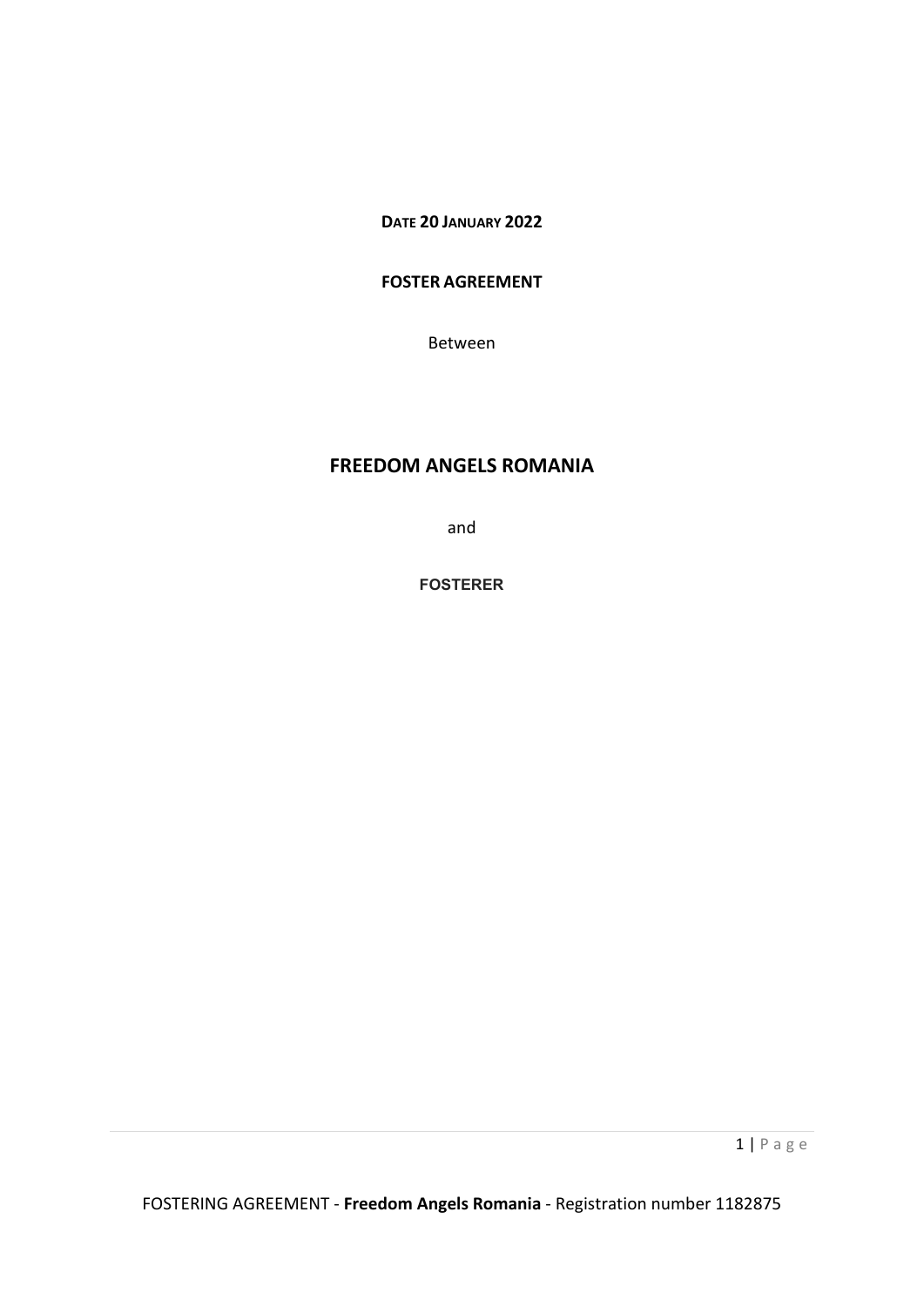## **Parties**

- (1) **Freedom Angels Romania** a charitable incorporated organisation registered with the charity commission in England and Wales with **registration number 1182875** whose office address is Station Yard, The Leys, Chipping Norton, OX7 5HZ
- (2) **Name and address of: Foster Parent**

# **BACKGROUND**

(A) The Fosterer has offered to foster for **Freedom Angels Romania** on the terms and conditions of this agreement.

# **Agreed terms**

## **1. Interpretation**

- 1.1 Terms in this agreement such as **you** and **your,** refer to and address the Fosterer.
- 1.2 Terms in this agreement such as **we** and **us,** refer to and address FAR.
- 1.3 The following definitions and rules of interpretation apply in this agreement. **Animal Welfare Legislation:** means any animal welfare legislation from time to time in force in the UK including the Animal Welfare Act 2006 or any successor legislation. **Codes of Practice:** means any codes of practice from time to time in force in the UK, including the Code of Practice for the Welfare of Dogs or any successor code. **Collection**: means collection of the Dog by you once we have notified you that the Dog is ready to be collected.

**Dog**: means the dog or puppy Fostered by you under this agreement.

## **Fostering a dog with us**

a) We will, as directed by the needs of the charity, ask you to foster a dog for us.

b) Title and ownership to the Dog will be held by us.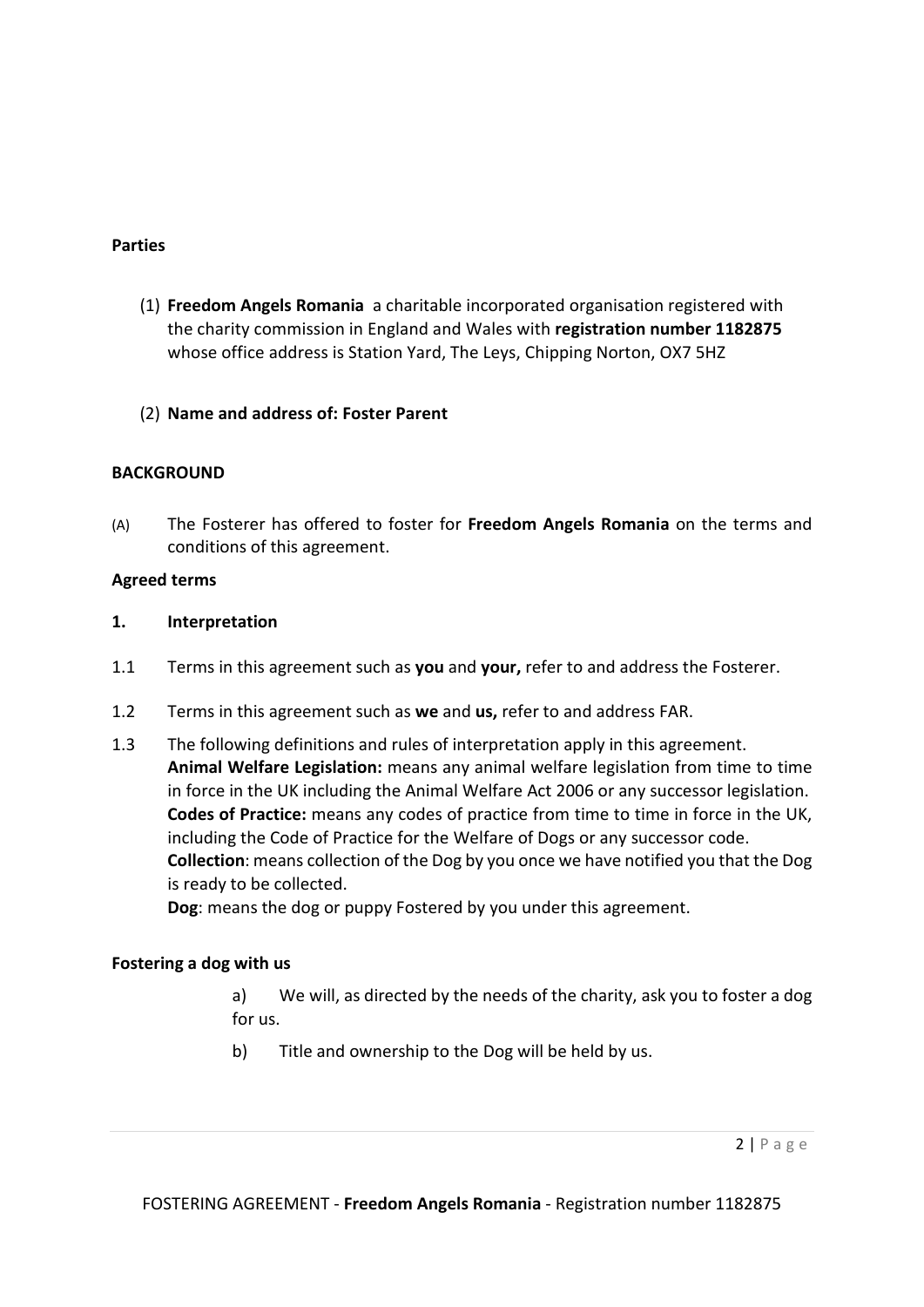**c)** We will ask you to foster this dog for a minimum of four weeks, with the understanding that we cannot guarantee how long the adoption process will take, which may take considerably longer

#### **Costs**

a) The fosterer agrees to pay for food/ sustenance for the dog whilst in their possession

**b)** Under strict consultation with us, we agree to pay for any costs incurred at the vet

#### **Your responsibilities**

a) You shall:

- 1. inform us of any problems or issues (whether health related, behavioural or any other type of issue);
- 2. ensure that the Dog is identifiable at all times with an ID tag with your number and post-code on it.
- 3. ensure that we have accurate contact information for you;
- 4. notify us as soon as practicable if the Dog is lost or stolen;
- 5. not sell, re-home or transfer possession of the Dog to anyone else (unless we have agreed to this in writing);
- 6. take all reasonable steps to ensure the safety and well-being of the Dog; and
- 7. Comply with all relevant Animal Welfare Legislation and Codes of Practice.
- 8. Inform us at two weeks if you wish to adopt the dog, at which point an Adoption Agreement form will be provided. You agree that to adopt a dog you will make an adoption donation for the dog will be made to the charity, subject to costs at time of adoption.
- 9. Agree to inform us if holiday is booked
- 10. Provide photo's and an assessment of the dogs character to assist with its rehoming.
- 11. Agree to meet prospective new owners either in your own home, or in a mutually convenient place to facilitate the re-homing of the dog.
- 12. Agree to pass on the new dog when advised safe to do so by the charity

## **Our Responsibilities:**

We shall: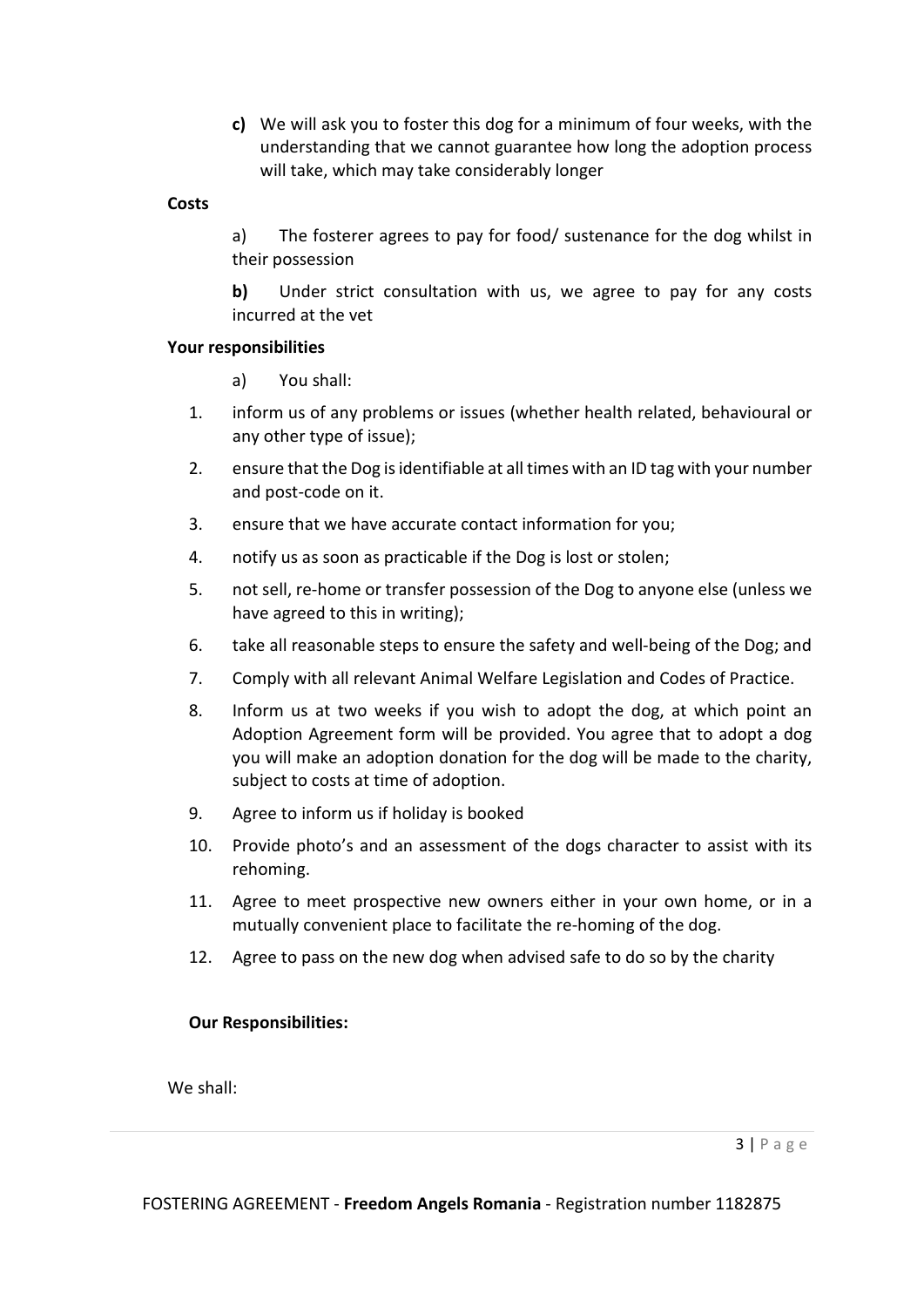- 13. Stay in contact with you for the duration of your fostering period
- 14. Upon confirmation you do not wish to keep the dog, will advertise it to facilitate rehoming procedure
- 15. Ask you if it is OK to give your phone number to a potential adopter for you to arrange the meeting
- 16. Arrange all adoption paperwork for new owner
- 17. Inform you when it is safe for the new owner to collect the dog..
- 18. Contact you to ask if you would like to have another foster
- 19. Respect your wishes if you decide you would take a break, and agree a time to contact you in the future
- 20. Respect your wishes if you wish to stop fostering for the charity

#### **Signatures of both parties**

|                                                     |                                                                                 | $4   P \text{age}$ |
|-----------------------------------------------------|---------------------------------------------------------------------------------|--------------------|
| In the presence of<br>Name of Witness (for Trustee) |                                                                                 |                    |
| Signature Trustee                                   |                                                                                 |                    |
| Name Trustee                                        |                                                                                 |                    |
|                                                     | Executed and delivered as a deed By Freedom Angels Animal Rescue                |                    |
| <b>Address of Witness</b>                           |                                                                                 |                    |
|                                                     |                                                                                 |                    |
| In the presence of:-                                | Name of Witness (for Adoptor) <b>Construction</b> Mame of Witness (for Adoptor) |                    |
| Signature (Adoptor)                                 |                                                                                 |                    |
| By Name (Adoptor)                                   |                                                                                 |                    |

FOSTERING AGREEMENT - **Freedom Angels Romania** - Registration number 1182875